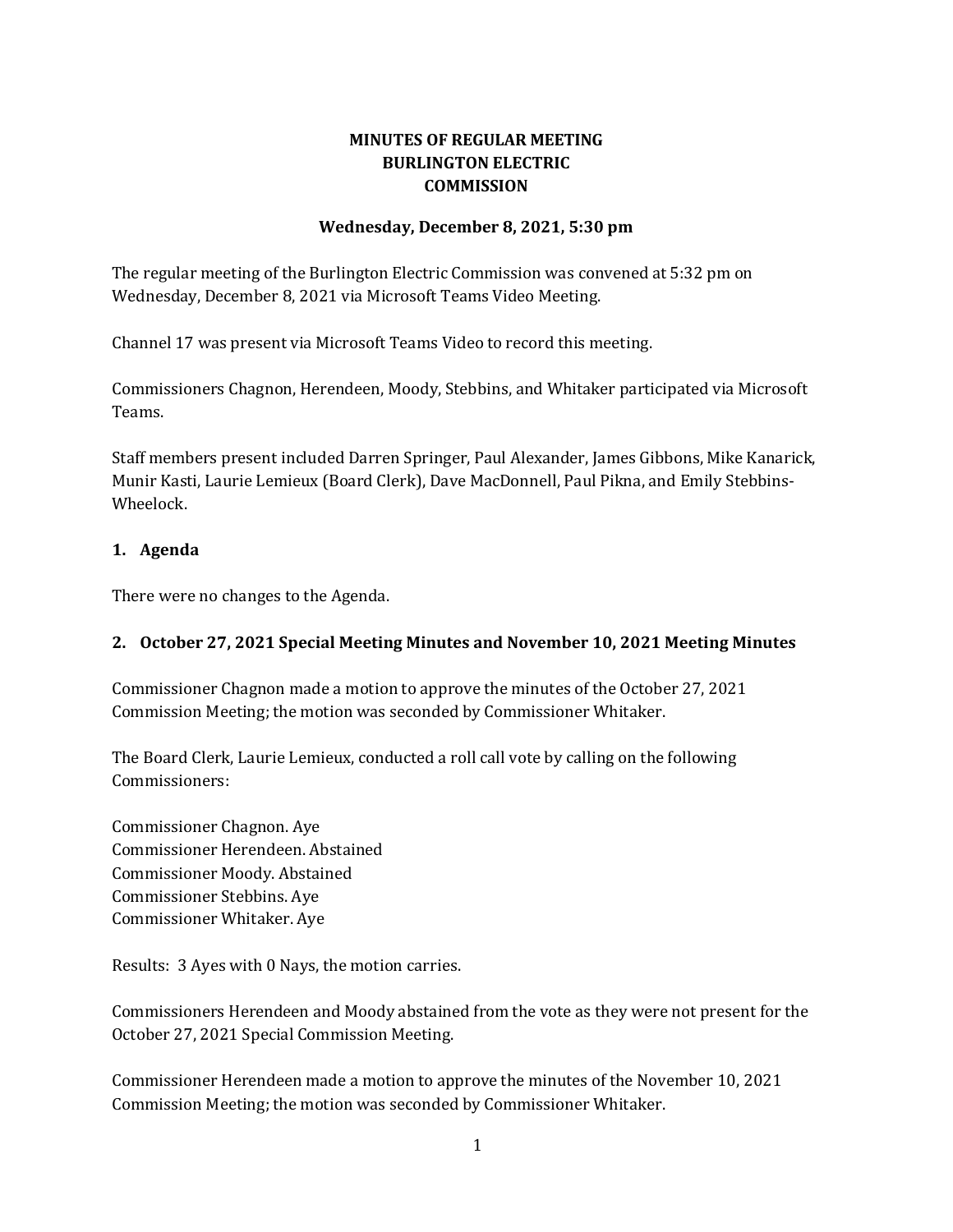The Board Clerk, Laurie Lemieux, conducted a roll call vote by calling on the following Commissioners:

Commissioner Chagnon. Abstained Commissioner Herendeen. Aye Commissioner Moody. Aye Commissioner Stebbins. Aye Commissioner Whitaker. Aye

Results: 4 Ayes with 0 Nays, the motion carries.

Commissioner Chagnon abstained from the vote as he was not present for the November 10, 2021 Commission Meeting.

At this time, Commissioner Whitaker left the meeting due to a prior commitment.

### **3. Public Forum**

Present for the meeting were Mr. Thomas Melloni, Esq. and Ms. Kathy Zhou, Esq. both from the Paul, Frank, and Collins law firm.

### **4. Commissioners' Corner**

Commissioner Herendeen congratulated the BED Team for all its hard work on the Net Zero Energy Revenue Bond, which was passed by Burlington voters by an overwhelmingly large margin.

Mr. Springer stated that BED is very proud of the results of the Net Zero Energy Revenue Bond. It is a testament to the entire BED Team and organization that there is continued confidence from the community and the investments that were proposed. The Department is grateful to the community for all the support.

## **5. GM Update**

Mr. Springer stated that BED is partnering with CarShare Vermont and Champlain Housing Trust on a proposal to VLITE that will be considered in December to add two new electric vehicles to the CarShare fleet in Burlington, one of which will be located near the Family Room in the Old North End. The proposal includes dedicated charging for the CarShare EVs, and an additional public charger in the Old North End that would expand access to charging for residents.

Mr. Springer stated that we continue to have a number of discussions about a Burlington District Energy System. BED, VGS, and Ever-Green will meet with UVM and UVMMC as we work to wrap up Phase 3 of the feasibility work. During Phase 3, to-date, we have worked with the McNeil Joint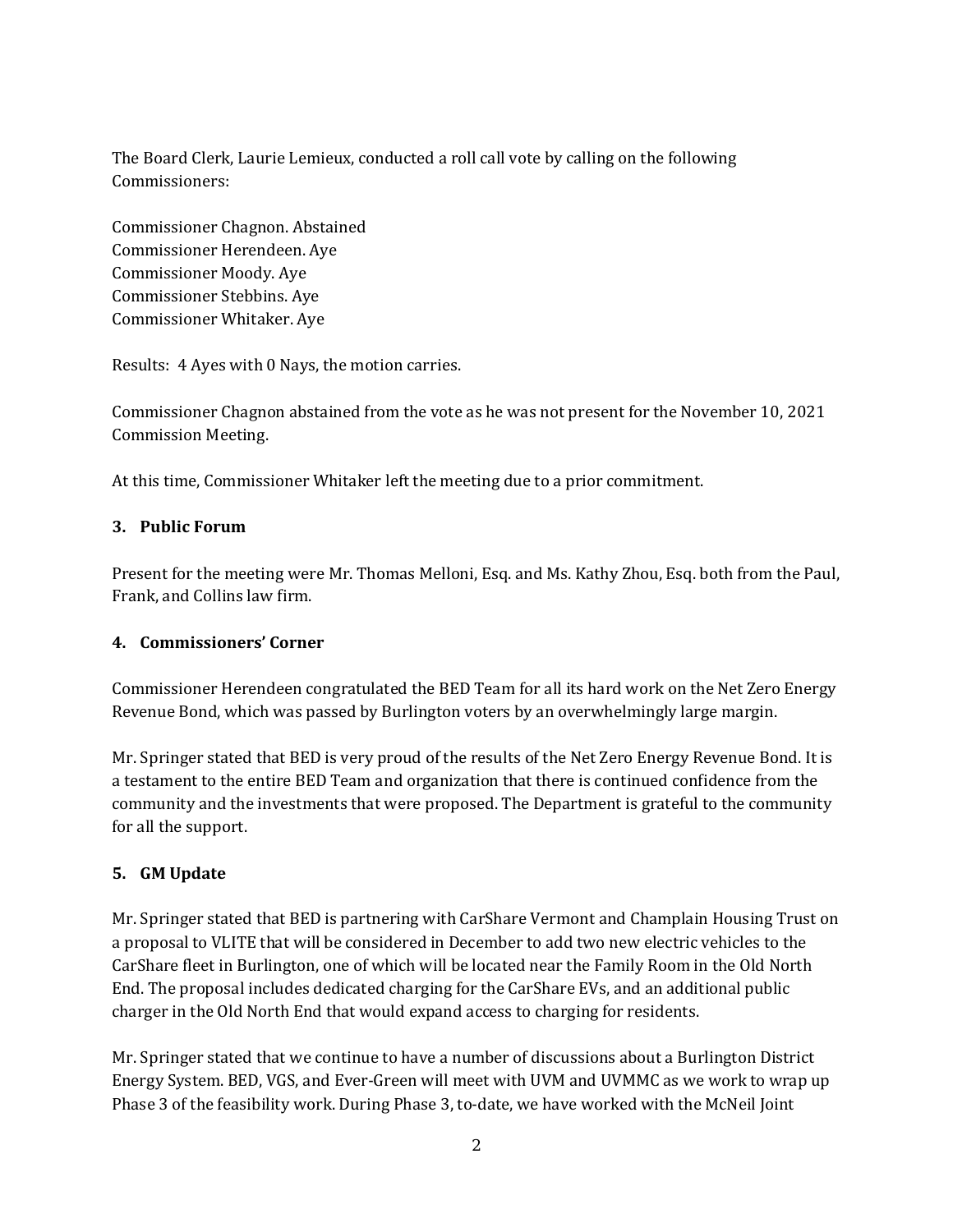Owners to reach an agreement in principle on a McNeil term sheet, performed extended testing at McNeil to ensure that we can accommodate district energy operationally, had a third-party engineering design review for UVMMC, and further refined the project's financials.

An agriculture subcommittee of the Vermont Climate Council had proposed, without consensus, some recommendations that would jeopardize our ability to pursue district energy and could even lead to a forced shutdown of existing wood-chip plants in Vermont. BED, GMP, VPPSA, and IBEW sent a letter outlining our serious concerns with both the process and the substance. Ultimately, the full Council took a straw poll vote on the language showing that there it did not have support; so the Council tabled the recommendations, and the Council's Cross-sector Mitigation Subcommittee, which includes energy sector representation, now will engage further on this issue. We will continue to monitor and engage on this issue.

Commissioner Stebbins asked Mr. Springer to update the Commission on the various open positions at the Department and the progress being made to fill these positions.

Mr. Springer stated that the Department has made a successful offer to bring on a Finance Director, who we anticipate will start work in January. Mr. Springer stated that we are unable to announce the individual's name as of yet but will soon do so. Ms. Stebbins-Wheelock has been leading a number of IT Team search processes, and we are in the process of making offers. There have been challenges from a workforce standpoint, as we have had several turnovers in certain areas. We have potential candidates who are considering moving to Vermont from other states. The City currently is considering a long-term, remote work policy that may help support our recruitment and retention efforts. Hopefully in January or February, we will have additional employees on board and introductions to make.

Commissioner Stebbins stated that she was glad to see arrearages are starting to come down and asked if the Department is seeing uptake with the VCAAP and VERAP programs and if there was anything more that can be done to close the gap by helping customers connect with available opportunities.

Mr. Springer stated that we had around \$500K total of assistance that's been provided through VCAAP and VERAP, the program supporting income-qualified renters with electric utility relief. VCAAP closed in October, although there are a few lingering applications in process where we may have further reimbursement coming to BED. VERAP will continue through the fiscal year, and perhaps even longer depending on the funding. There also may be additional assistance for incomequalified homeowners as opposed to renters, perhaps through a VHFA program that may be coming soon. Our Customer Care Team is working hard to move customers through the process with the various state programs.

Mr. Springer stated that we were able to successfully achieve the ARPA funding allocation from the City and that we have the ARPA funding in reserve and, as we move through the state programs, our hope is to apply the ARPA funding, prior to the end of FY22 to help clear what remains of the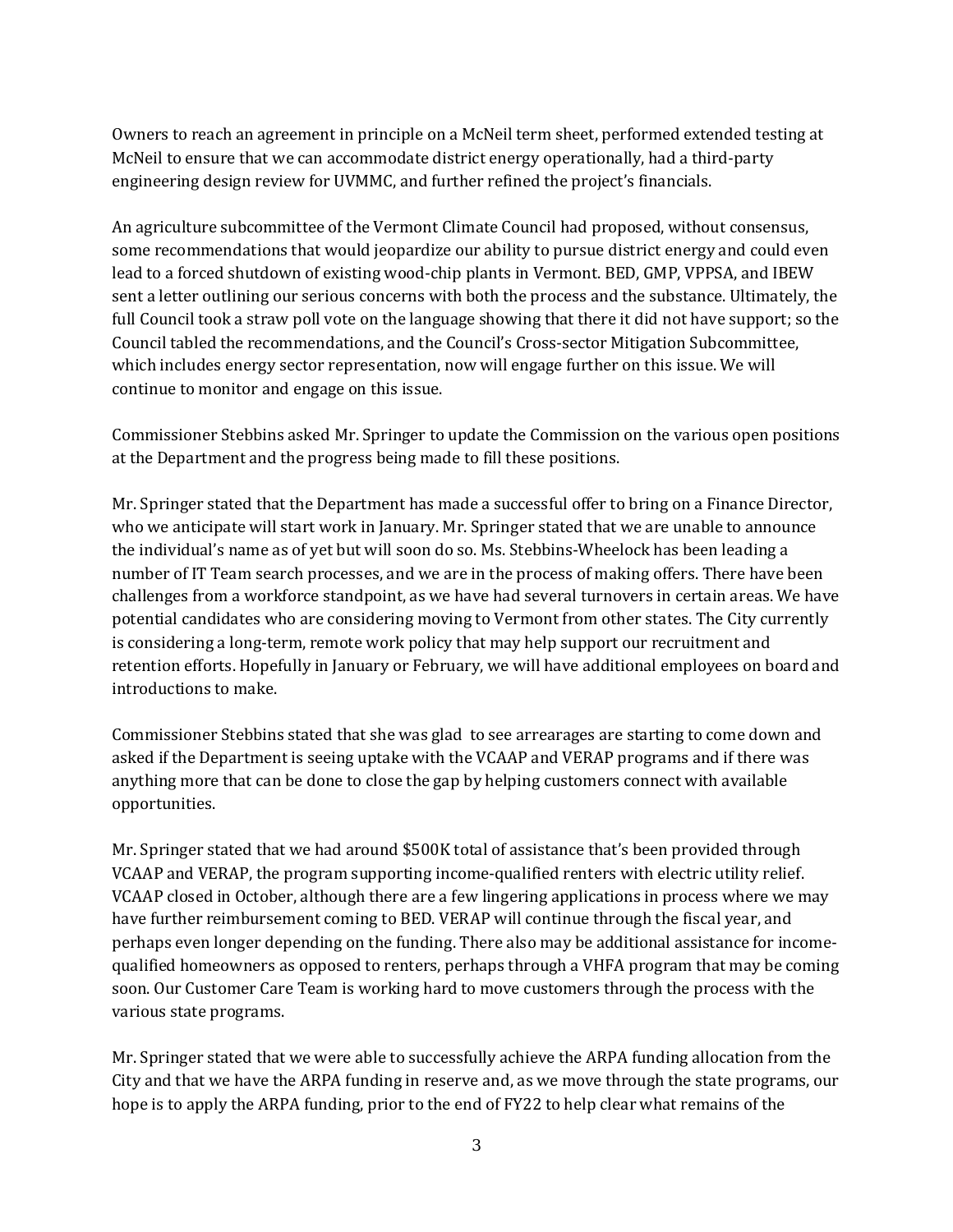#### arrearages at that point.

Commissioner Stebbins also asked for an update on the rental weatherization ordinance.

Mr. Springer stated that our team has being working on energy services with VGS to identify which joint customers would need to comply with the ordinance. The ordinance, as passed, focuses on creating groups based on highest energy use buildings. There are groups of buildings that are below a certain energy use threshold that are not likely to be subject to the ordinance. Our team, along with the permitting team, has identified the buildings that will need to comply and will let them know that they are subject to the ordinance and should get into the queue for weatherization assistance service and that there will be added incentives available through programs offered by BED and VGS.

Commissioner Stebbins asked about vehicle-to-grid technology vendors and stated that her interest comes from the huge potential for the creative use of electricity that is sitting in EV batteries.

Mr. Gibbons stated that the problem to consider is the impact on the EV and the warranty of using it in ways to back up the grid. Mr. Gibbons stated that he would reach out to his team members Freddie Hall and Casey Lamont to provide the Commission with more information.

### **6. FY22 October Financials**

Ms. Stebbins-Wheelock reviewed the analysis of the deviation of sales to customers compared to pre-COVID levels through October 2021. Sales to customers in September and October 2021 were down 2% overall, with residential sales increased 3% and commercial sales decreased 3%, respectively, compared to pre-COVID levels. The variation from typical pre-COVID levels this fall has been less than that seen during most previous months during the pandemic.

Ms. Stebbins-Wheelock reviewed the budget-versus-actual results for the month of October FY22. On the revenue side, actual sales to customers were unfavorable to budget by \$41K. Residential sales were up \$57K and commercial sales were down \$100K. Other revenues were down \$26K compared to budget. Ms. Stebbins-Wheelock stated that the financial packet presented to the Commission has been enhanced to include two new graphs showing cooling degree days (actual versus budget) and heating degree days (actual versus budget) instead of the average monthly temperature graphs that were provided previously. The Department's load forecasting and financial analysis staff felt that these graphs give a more nuanced picture of actual vs predicted weather and this variance's relationship to electric sales.

Net power supply expenses were down \$156K, with purchased power savings of \$564K offsetting unfavorable variances in fuel and transmission expenses. Other operating expenses were essentially on budget. Other income was \$227K under budget for October, mostly due to customer contributions not arriving as planned.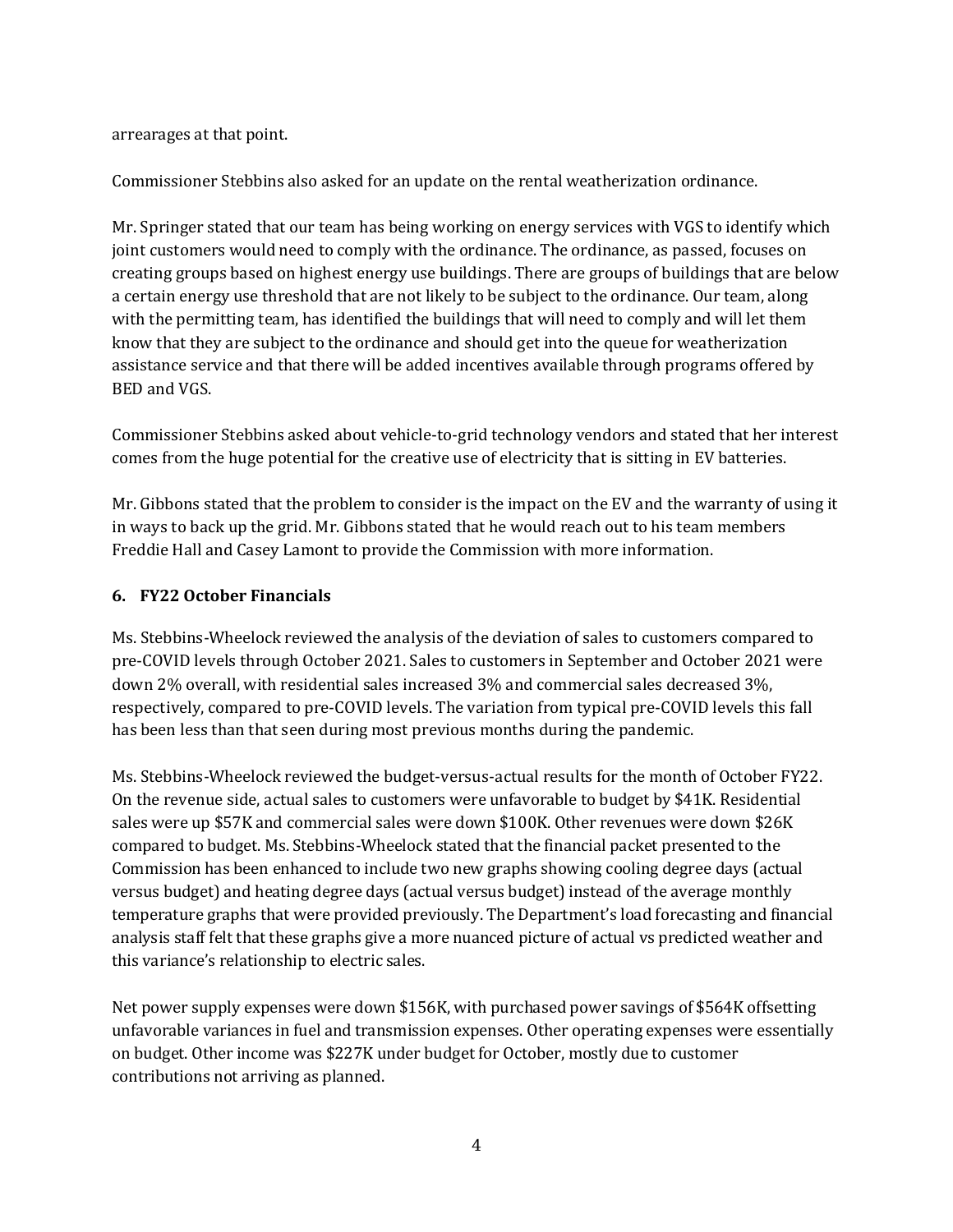For FY22 year-to-date, the Department ends the month with a negative variance of \$617K vs. budget. Ms. Stebbins-Wheelock stated that the year-to-date results are worse than was reported to the Commission in November due to an error in the September FY22 financial results as reported. We reported that September FY22 sales were significantly better than budget, but we had not concluded all of our external financial reporting at that time. In the process of conducting that reporting, the Finance and Accounting team discovered that September 2021 sales had been overstated by approximately \$600K. The error was caused by a mistake in the monthly estimation of unbilled revenue that we perform to account for the electricity that has been delivered but not yet billed for that month, depending on where the billing cycle falls against the close of the accounting period.

As of October, the Department has spent 18% of the FY22 capital budget and has an operating cash balance of \$9.2M or 108 days cash on hand. The debt service coverage ratio is 4.29 and the adjusted debt service coverage ratio is 1.10.

## **7. Revenue Bond Reimbursement Resolution**

Ms. Stebbins-Wheelock stated that with Burlington voters' approval of the revenue bond on December 7, the BED Finance team has begun working with the City and its bond counsel, Mr. Thomas Melloni and his colleagues at Paul, Frank & Collins, to prepare for bond issuance. The proposed City Council resolution will enable the Department to begin working on capital projects that will be funded with bond proceeds in advance of the bond being issued. This will enable BED to reimburse itself from the bond funds after issuance.

Mr. Melloni stated that the resolution submitted for consideration is to comply with federal tax law that allows BED to expend funds on hand now for the capital projects with an expectation that the Department will be reimbursed when it issues the tax-exempt bond, which is expected to be in the spring of 2022. The requirement under the tax regulation is that the issuer declare "official intent" that it expects to reimburse itself. This rule is imposed by the IRS to prevent a municipality, state, or local government from issuing bonds today for a project that was completed years ago and using the cash on hand.

Mr. Melloni continued that it is expected that this resolution will be presented to the Board of Finance and then the City Council on December 13, because those bodies ultimately have approval for the incurrence of indebtedness. It was determined that a two-step process be followed, and the resolution would be presented to the Board of Electric Commissioners for its approval prior to the vote of the City Council.

Commissioner Herendeen made a motion to advance the resolution as presented to the Board of Finance and City Council; the motion was seconded by Commissioner Stebbins.

The Board Clerk, Laurie Lemieux, conducted a roll call vote by calling on the following Commissioners: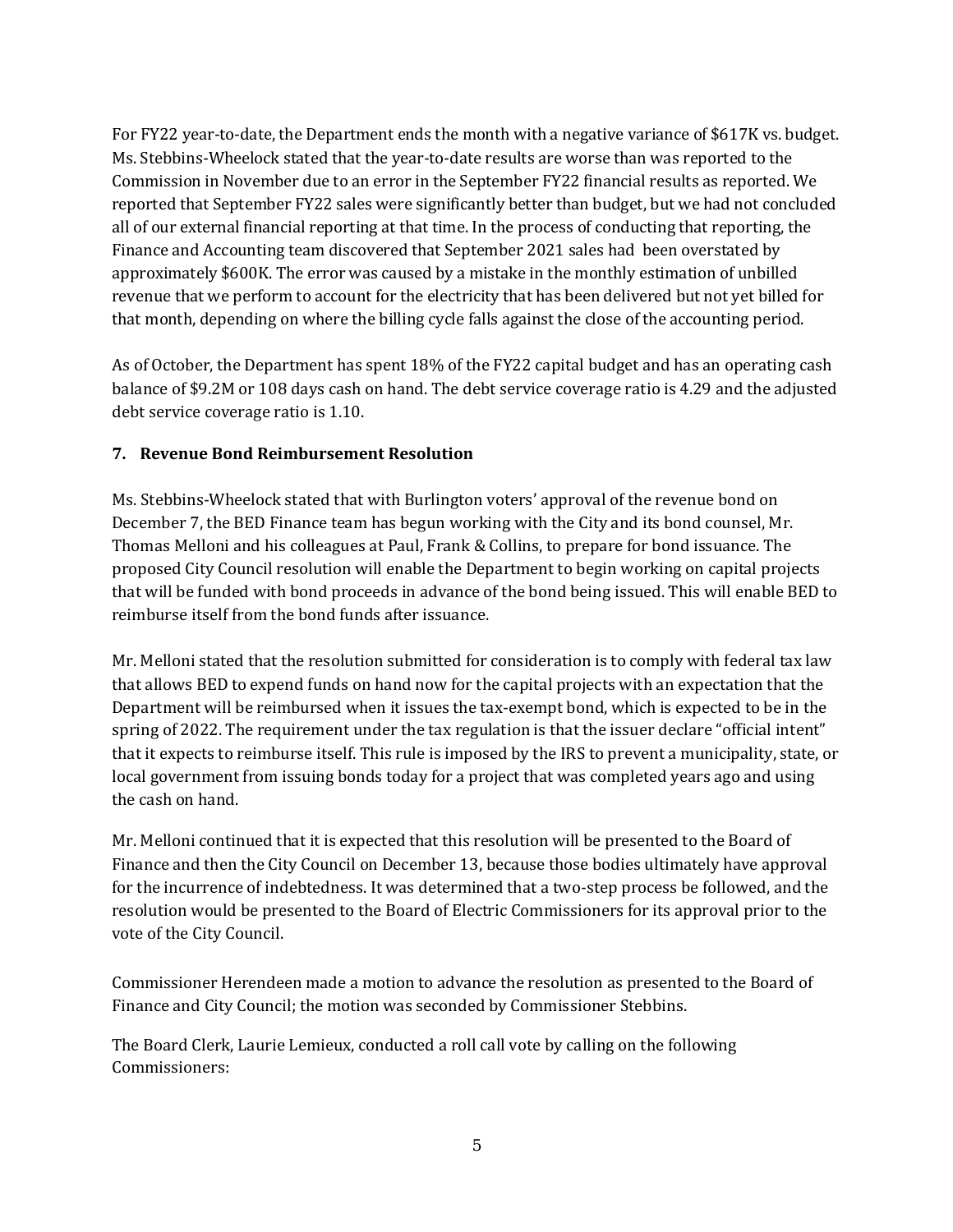Commissioner Chagnon. Aye. Commissioner Herendeen. Aye Commissioner Moody. Aye Commissioner Stebbins. Aye

Results: 4 Ayes with 0 Nays, the motion carries.

### **8. McNeil Station 2022 Calendar Budget**

The draft CY22 expense budget is \$28,531,577 as compared to \$27,165,763 for the CY21 budget. The CY22 budget is approximately \$1,365,814 more than the approved CY21 budget. The increase can be explained by an increase in the fuel expense budget of \$584,812. In CY21, the wood tons were budgeted at 419,085 tons, and the price per ton was at \$27.85/ton for an annual average, in CY22, we have budgeted 420,232 tons with a price per ton annual average of \$28.00/ton to accommodate the current wood chip market. The remaining expense budgeted increase of \$781,002 is due to the rising cost of materials and labor, planned CY22 annual overhaul, and raising property taxes.

The capital budget for CY22 is \$2,061,391, as compared to CY21 was \$1,552,328 for a difference of \$509,063. The main reason for the increase of our capital budget is that we did not have an annual overhaul in CY21 due to COVID. We last had an overhaul in September of 2020, our next overhaul has been approved by ISO NE to start on April 23, 2022.

Commissioner Herendeen made a motion to accept the budget as presented; the motion was seconded by Commissioner Chagnon.

The Board Clerk, Laurie Lemieux, conducted a roll call vote by calling on the following Commissioners:

Commissioner Chagnon. Aye Commissioner Herendeen. Aye Commissioner Moody. Aye Commissioner Stebbins. Aye

Results: 4 Ayes with 0 Nays, the motion carries.

### **9. Commissioners' Check-In**

No Commissioners offered any items for check-in.

Commissioner Moody made a motion to adjourn; the motion was seconded by Commissioner Herendeen.